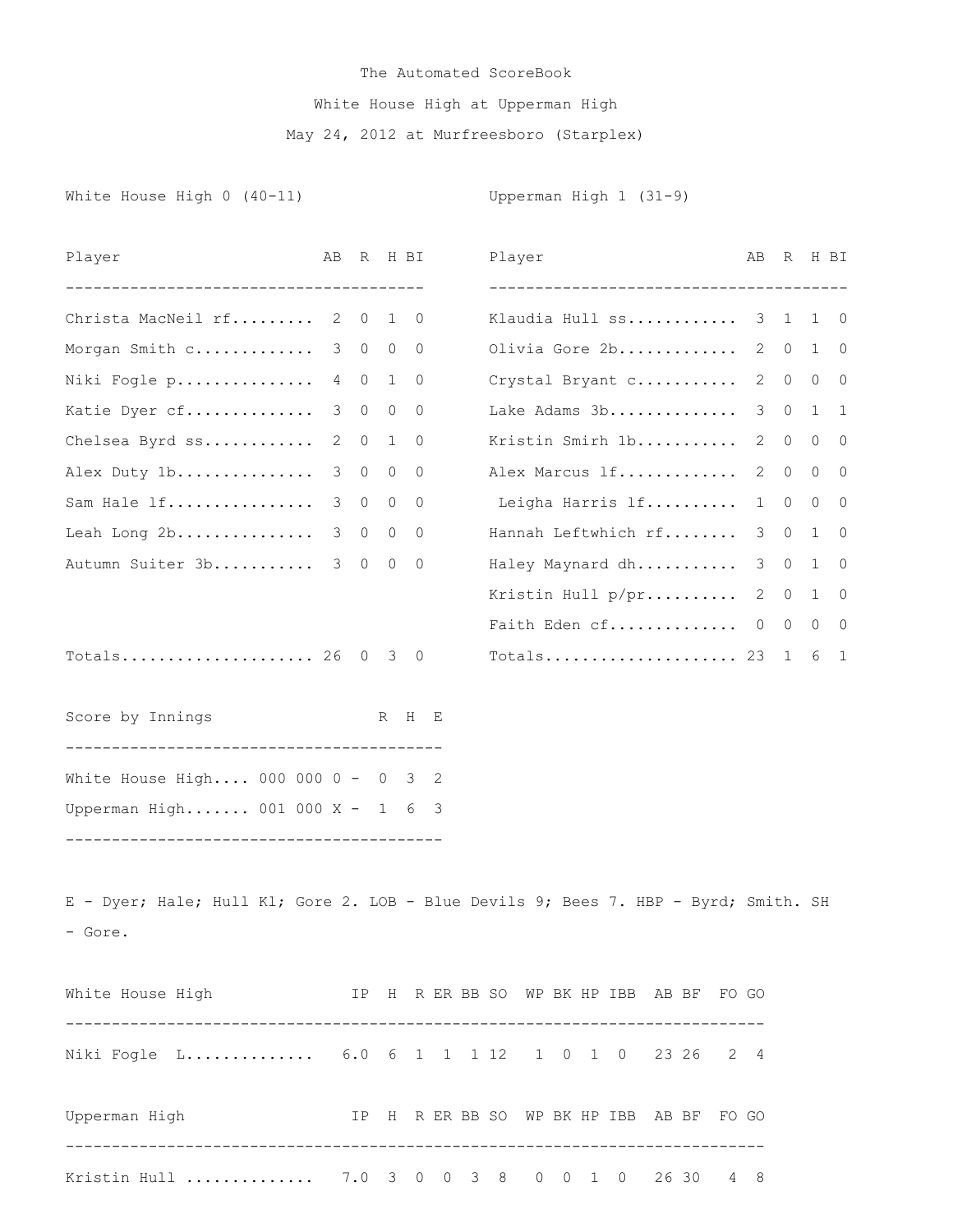WP - Fogle. HBP - by Fogle (Smith); by Hull (Byrd).

Strikeouts - Smith; Fogle 2; Byrd; Duty; Hale; Long; Suiter; Hull Kl 2; Bryant; Adams 2; Smith 2; Marcus 2; Harris; Leftwhich 2. Walks - MacNeil 2; Smith; Bryant.

Umpires -

Start: 5:05 Time: 6:35 Attendance:

Game: AA11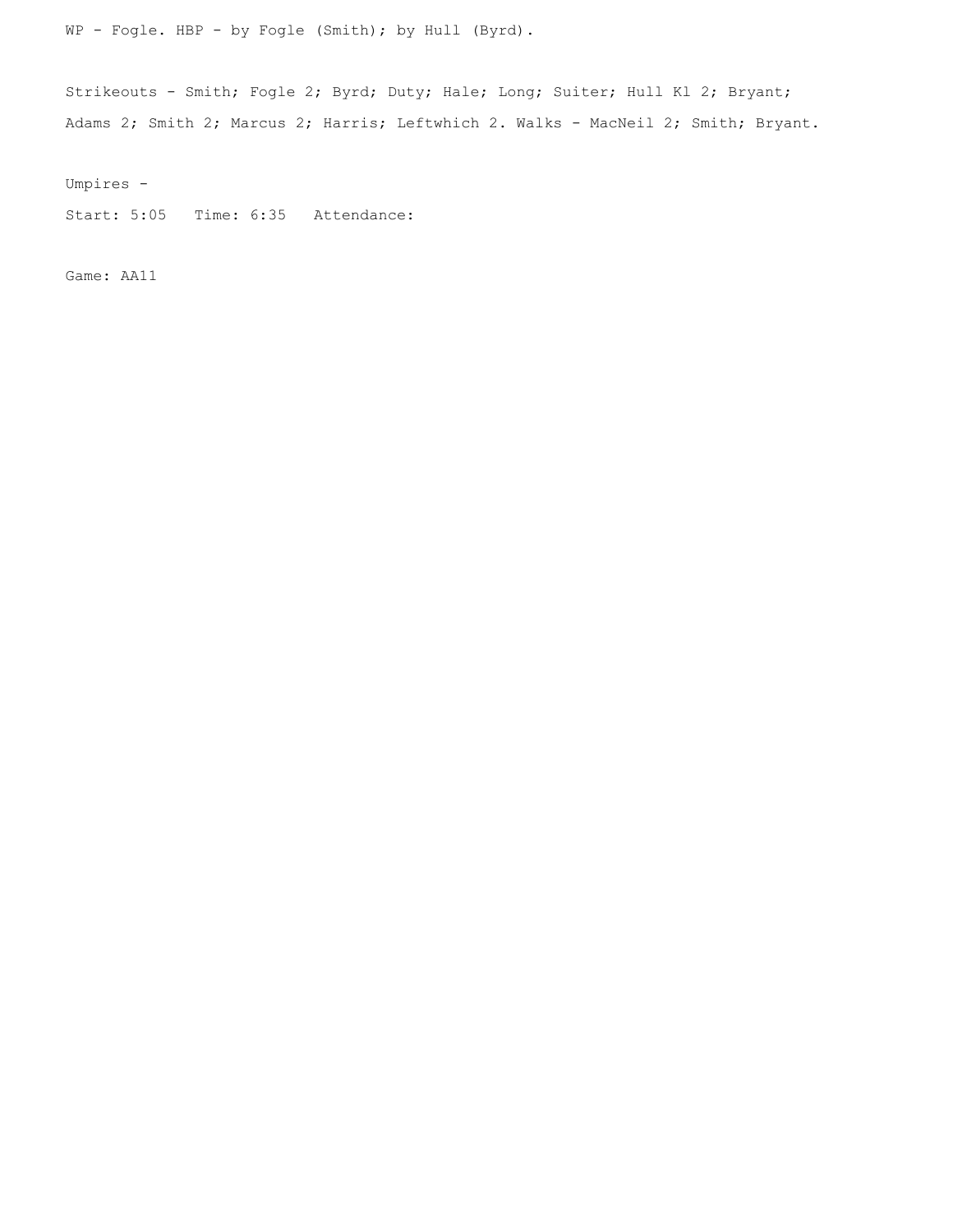## The Automated ScoreBook White House High at Upperman High - Play-by-Play May 24, 2012 at Murfreesboro (Starplex)

Score by Innings R H E ----------------------------------------- White House High.... 000 000 0 - 0 3 2 Upperman High....... 001 000 X - 1 6 3 -----------------------------------------

White House High starters:  $10/rf$  MacNeil; 0/c Smith;  $14/p$  Fogle; 24/cf Dyer; 32/ss Byrd; 1/1b Duty; 44/lf Hale; 8/2b Long; 9/3b Suiter; Upperman High starters: 12/ss Hull Kl; 10/2b Gore; 6/c Bryant; 20/3b Adams; 7/1b Smith; 4/lf Marcus; 21/rf Leftwhich; 25/dh Maynard; 14/p Hull; 22/cf Eden;

**White House High 1st -** MacNeil walked. Smith popped up to 3b. Fogle struck out. MacNeil out at second c to ss. *0 runs, 0 hits, 0 errors, 0 LOB.*

**Upperman High 1st -** Hull Kl struck out. Gore singled, advanced to second on an error by lf. Gore advanced to third on a wild pitch. Bryant walked. Adams struck out swinging. Smith hit by pitch; Bryant advanced to second. Harris to lf for Marcus. Harris struck out looking. *0 runs, 1 hit, 1 error, 3 LOB.*

**White House High 2nd -** Marcus to lf for Harris. Dyer flied out to ss. Byrd hit by pitch. Duty grounded out to 2b; Byrd advanced to second. Hale grounded out to 1b. *0 runs, 0 hits, 0 errors, 1 LOB.*

**Upperman High 2nd -** Leftwhich struck out looking. Maynard grounded out to 3b. Hull grounded out to ss. *0 runs, 0 hits, 0 errors, 0 LOB.*

**White House High 3rd -** Long struck out swinging. Suiter struck out looking. MacNeil singled to left field, advanced to second on the throw. Smith walked. Fogle grounded out to 1b. *0 runs, 1 hit, 0 errors, 2 LOB.*

**Upperman High 3rd -** Hull Kl singled to center field, advanced to second on an error by cf. Gore out at first p to 2b, SAC; Hull Kl advanced to third.